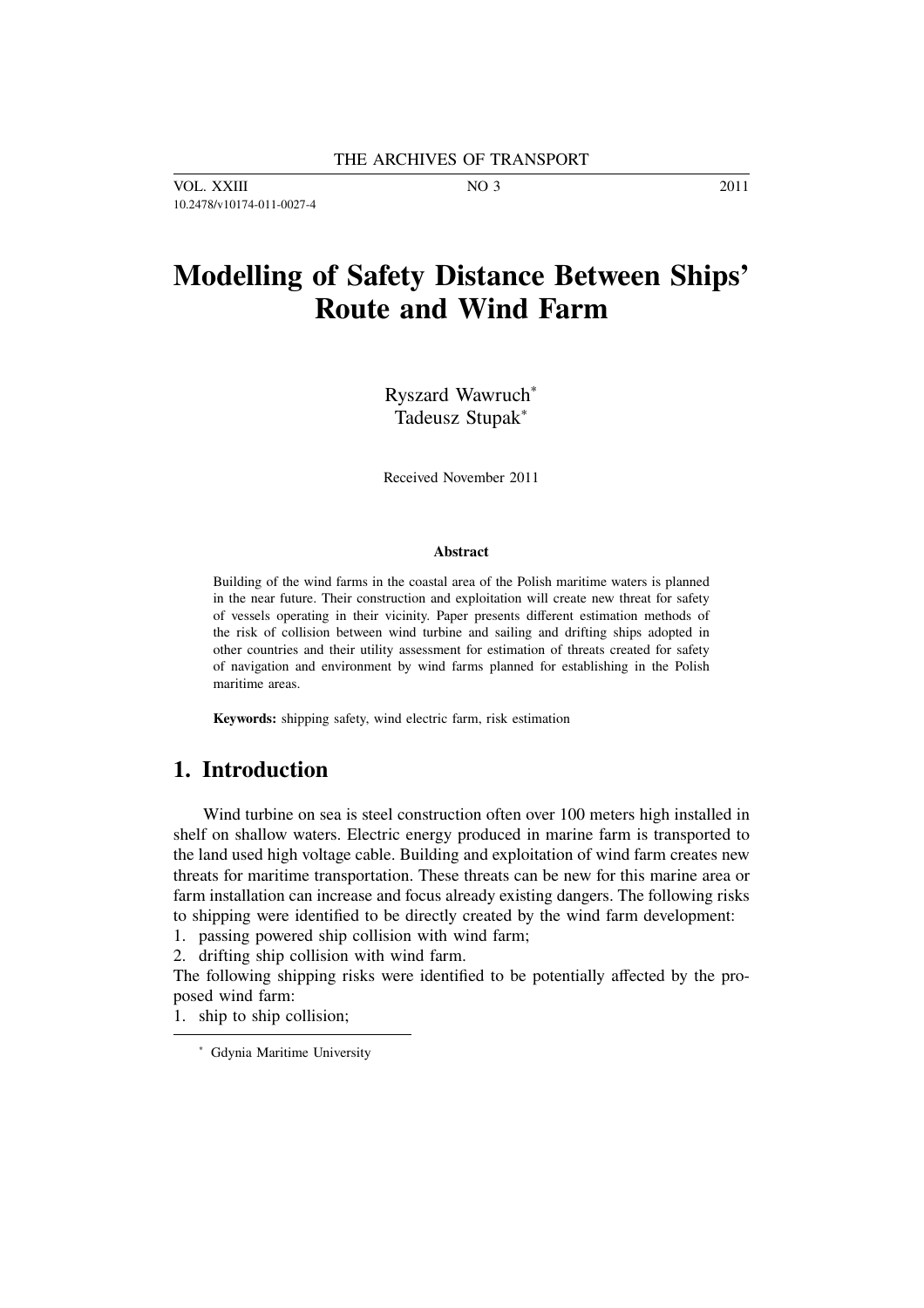- 2. grounding;
- 3. foundering;
- 4. fire/explosion;
- 5. risk caused by influence of wind farm on worst of navigational and radiocommunication equipment. Estimation of threats caused by include probability assessment of every risk with may arise or change on particular phase of farm building and exploitation and comparison of these results with results for period time before starting of this building. Additionally analyze can include:
	- 1. expected future dangers from increase ship traffic tension, her speed, displacement and drought;
	- 2. possibilities of alternation of risk level resulting from future rebuild or extension of farm or exchange of construction of wind turbines.

Poland has not experience in projecting, building and exploitation of wind generators at sea. That's why starting to solve questions connected with location of the farm and creating by its threats for shipping and environment it is necessary to base on other governments experiences. In the next part of the article experiences of other countries in analyzing methods of risk created by wind farm will be presented. Usefulness of these methods for estimation safety of shipping on Polish waters will be validated.

## **2. Safety Distance Between Chips Routes and Wind Generators Farm Fixing Methods**

### **2.1. Methods choice principles**

There are used a few different methods for estimation of probability and consequences of navigational accident connected by building or exploitation of wind electric farm. For areas with low ship traffic or not available sufficient information about its tension, the quantity methods are used. More complicated methods and statistic analysis are used in high traffic areas and for areas with AIS data available. Analysis of accident consequences may be provided with spectrum of statistical methods of qualitative or quantitative analyzes. For getting credible results correctness of starting data is very important. Better resultants are given by so called relative risk analyze, which is less sensitive for errors of input data and simplification of formulas.

#### **2.2. Input data for analysis**

Following input data is necessary for estimate probability of collision between ship and wind farm turbine:

1. wind farm data: wind turbines positions, distances between particular turbine, dimensions of turbine tower and marking of these tower;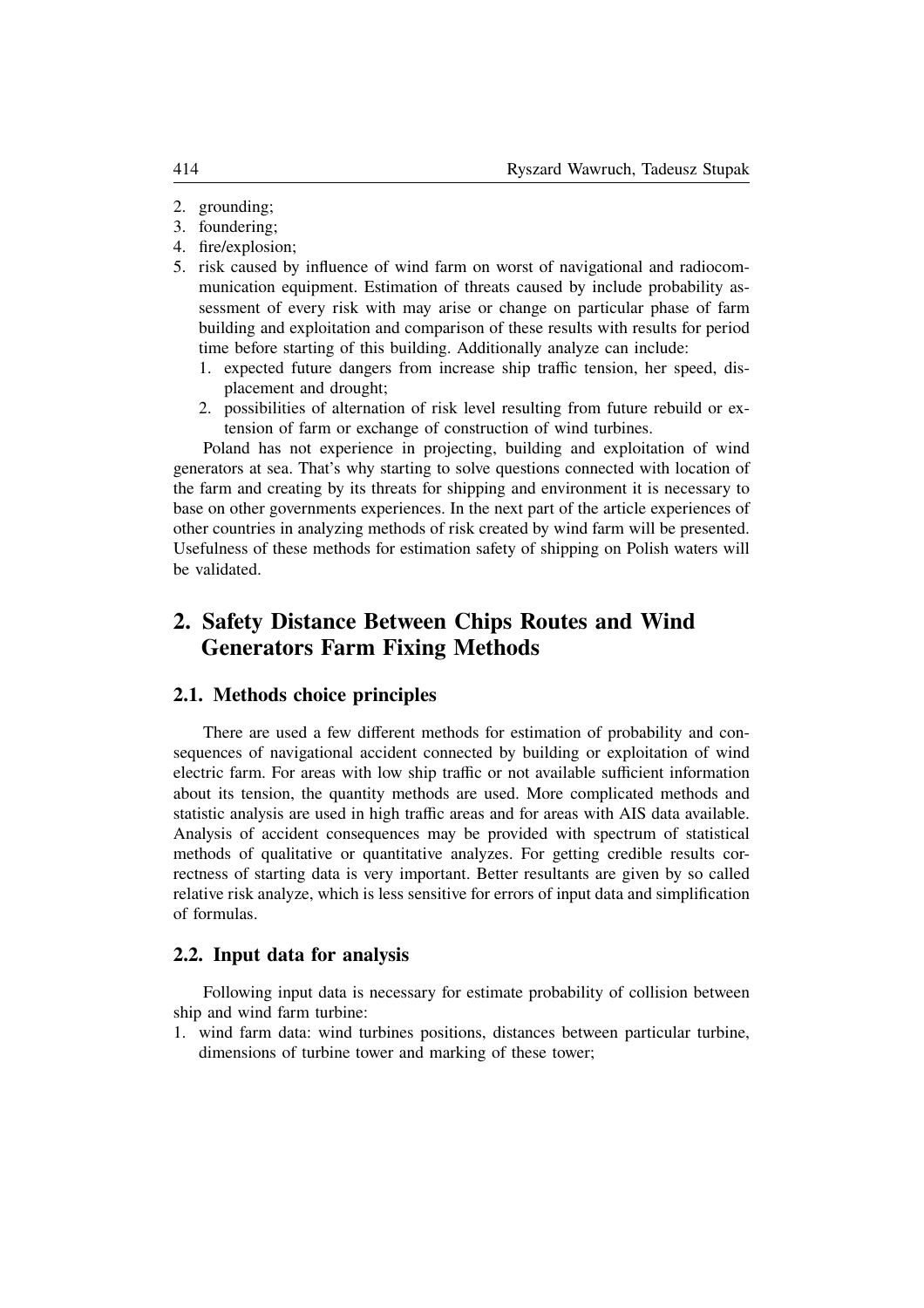- 2. data concerning farm location: coast line shape, depths and bathymetry of the area, sort of bottom, sea level changes;
- 3. information about ship movement in area around farm based on AIS reports: ships routes, traffic density, type of ships and its parameters (length, width, draft, speed), seasonal, daily and expected changes of ships traffic, standard deviation and statistic decomposition of ships flow in direction perpendicular the axis of traffic flow, and statistic decomposition of courses;
- 4. hydro-meteorological conditions: direction and speed of wind (on height of 10 m above sea level), height and direction of sea waves, direction and speed of current, ice reports and information about restricted visibility conditions;
- 5. data on: frequency of engine damage causing the losing of ship maneuver condition, time needed to repair the engine by crew, probability of false drop anchor;
- 6. data about possibility of tug assistance;
- 7. probabilities of:
	- human error during planning and providing marine voyage;
	- faults in work of navigational and radiocommunication equipment;
	- failure of farm or ship safety system damage;
	- possible lack of correcting the navigational error by the crew of the ship which is proceeding into collision with farm.

## **2.3. Calculation of the probability of collision between ship and wind farm used models**

For probability estimation of the collision between ship and wind farm may be used detailed models below. These models were created and developed by the organizations dealing with shipping safety:

- 1. COLLIDE elaborated by Safetec Nordic AS for drill platform and now used for estimation of the risk level connected with wind platforms [1, 2, 3];
- 2. models prepared by Dutch Maritime Research Institute MARIN [4, 5, 6, 7]:
	- SOCRA (Ship Offshore platform Collision Risk Assessment) which is a module of MANS (Management Analysis North Sea), model dedicated basely for analyses bounded with drill platform;
	- SAMSON (Safety Assessment Models for Shipping and Offshore in the North Sea) dedicated for analyses bounded with wind platform;
- 3. CRASH (Computerized Risk Assessment of Shipping Hazards)/MARCS (Marine Accident Risk Calculation System) prepared by Det Norske Veritas (DNV) [3, 4, 8];
- 4. COLWT prepared by Germanischer Lloyd (GL) [4, 5, 9, 10, 11, 12, 13, 14];
- 5. COLLRISK which is a property of the British company Anatec UK Ltd [4, 15];
- 6. DYMITRI prepared by British company British Maritime Technology (BMT) Ltd [4].

Particular above mentioned models utilize from different formulas and different assumptions. In practice more frequently Germanischer Lloyd (GL) and MARIN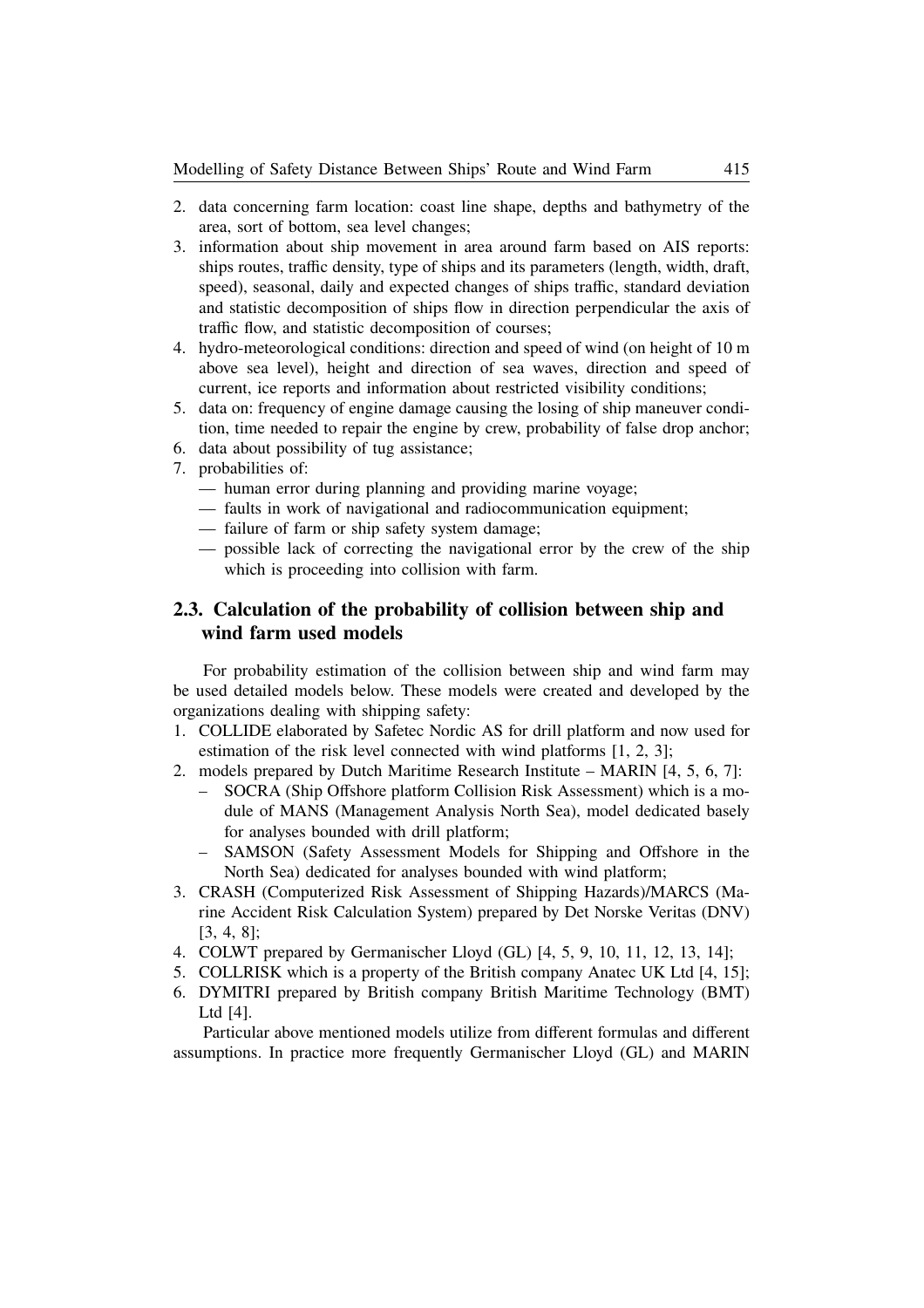– Maritime Research Institute models are used. It results of big number of wind turbines located in these countries. These companies together with Dutch University of Technology prepared studies about collision between drifting and on the way ships and wind farm. In their research three models estimation of risk of the collision were compared. These models were executed by Germanischer Lloyd, MARIN and Det Norske Veritas (DNV) [4]. In the paper these models will be signed by following abbreviations: GL, MARIN and DNV.

#### **2.4. Modeling of collision between ship on the way and wind farm**

As it was mentioned previously, models used by MARIN, GL i DNV, are in principles similar. Models GL and DNV estimate potential number of collision and multiply it by so called condition ratio. MARIN model estimates potential number of collision too, but multiply it by other coefficient – so called NER (Navigational Error Rate). Additionally particular models differ in permitted assumption for calculation of number of estimated collision. Precise definition of traffic densities in direction perpendicular to the vector of ship movement is necessary for proper estimation of the probability of collision between ship on the way and wind farm turbine. This density depends on the type of sea way (traffic separation schema, two way fairway, one way fairway, route marked by buoys, etc.). All models assume Gaussian distribution of sea traffic, but in GL and DNV models should be added 2% of uniform distribution (equal to six values of the standard deviation) as steady correction for ships not proceeding inside the sea way. In MARIN method these two groups of vessels (proceeding inside and outside the sea way) are analyzed separately. Standard deviations used in GL model are presented in Table 1. They may be changed depending on local conditions. In MARIN model distribution of ship traffic in direction perpendicular to the vector ship's movement depends on type of the sea way. For traffic separation schema it is a function of measured density of traffic, but for routes not marked by side sea buoy it is defined as normal distribution with standard deviation equal to 1 nautical mile (Nm).

Table 1

**Standard deviation of Gaussian distribution of ships traffic density in direction perpendicular to the vectors of the ships movement** [4]

| Type of area                       | Standard deviation for statistic Gauss decomposition (Nm) |  |  |
|------------------------------------|-----------------------------------------------------------|--|--|
| Port approaches                    | $0.2 - 0.3$                                               |  |  |
| Ares with visible navigation marks | $0.3 - 0.4$                                               |  |  |
| Traffic separation schemat         | 0.5                                                       |  |  |
| Way points on wide sailing routes  | $0.5 - 1.0$                                               |  |  |
| Way points at open sea             | 2.0                                                       |  |  |

In DNV and GL models width of the zone where collision is possible is calculated as the sum of 1.2 of the ship's width and width of the wind farm element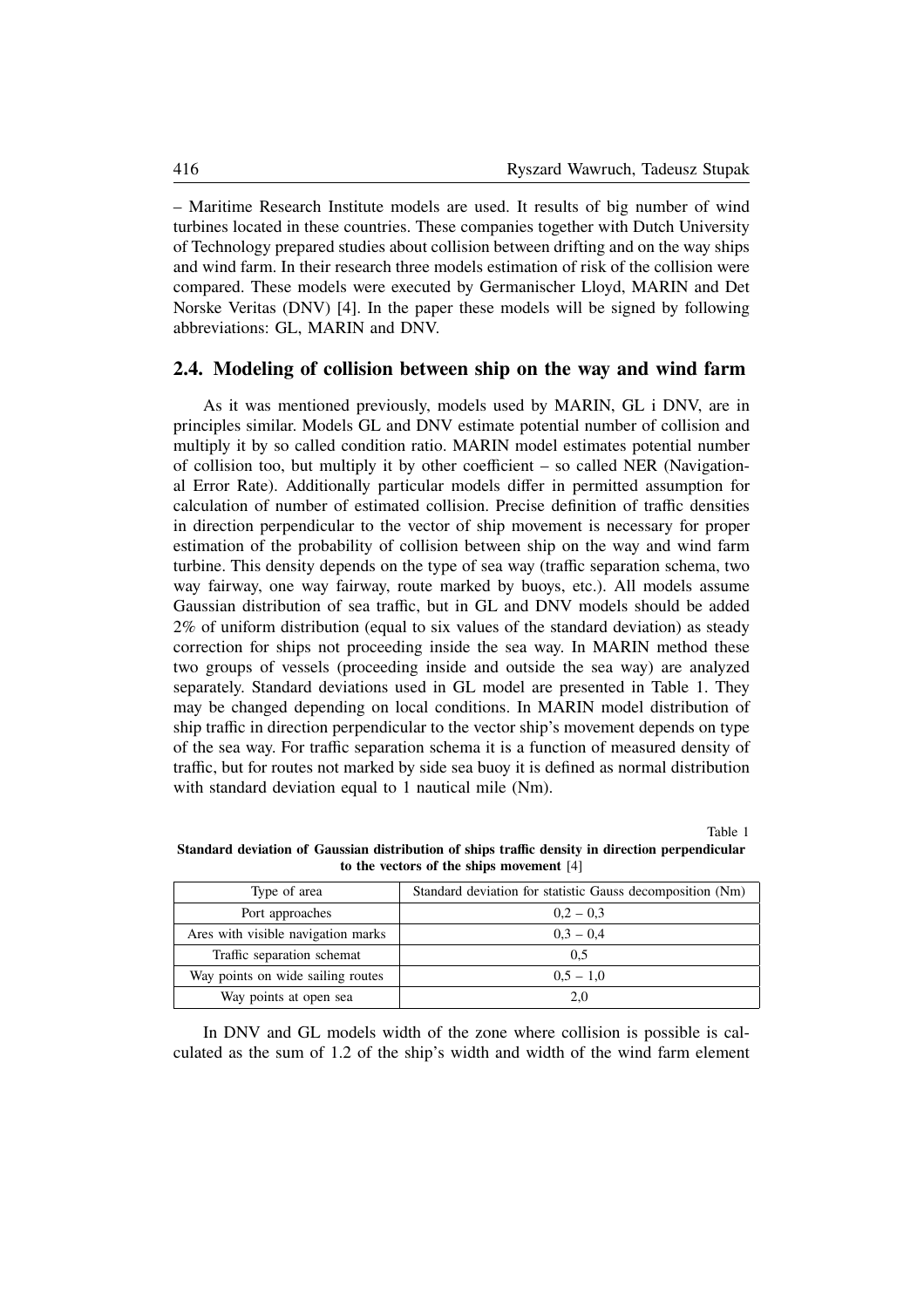

deviation from planned route over ground

Fig. 1. Gaussian distribution of ships traffic density in direction perpendicular to the vectors of ships movement [4]

measured in direction perpendicular to the vector to vessels' movement in analyzed sea way. Coefficient 1.2 includes correction for ship's drift equal to 2°. For comparison in MARIN model used zone with breadth equal to ship's width only. DNV and GL models utilize additionally correction coefficient for not taking collision avoiding action by the ship considering technical failure and human error. In MARIN model so called navigational error ratio (NER) defined empirically on base of accidents statistics is used instead of correction coefficient utilized in DNV and GL models. Exemplary values of NER are presented in Table 2, [4].

Table 2

**Parameter NER for different navigational obstacles** [4]

| Object | Platform | Island | Wind turbine |
|--------|----------|--------|--------------|
| NFR    |          |        | ن ک          |

In particular models are used different kinds of ships' division for classes and types. That is difficult to compare results of analysis conducted using these models. Generally, accounts using GL model are more sensitive to errors of centre line of traffic flow calculation and ships' division errors. The comparison shows that GL calculation is more sensitive to middle route calculation errors and for division errors. The comparison is shown in Table 3 and 4 [4].

Bayess nets are used to estimate the ratio values shown in Table 3 and 4. The aim of using these nets is aspiration to imitate of uncertainly caused by inaccuracies in estimation of the coefficients values and data available from automatic identification system (AIS) and other ships' monitoring systems. Discussed models utilize Bayess net prepared by Danish Technical University for ship's collision analysis for following assumption: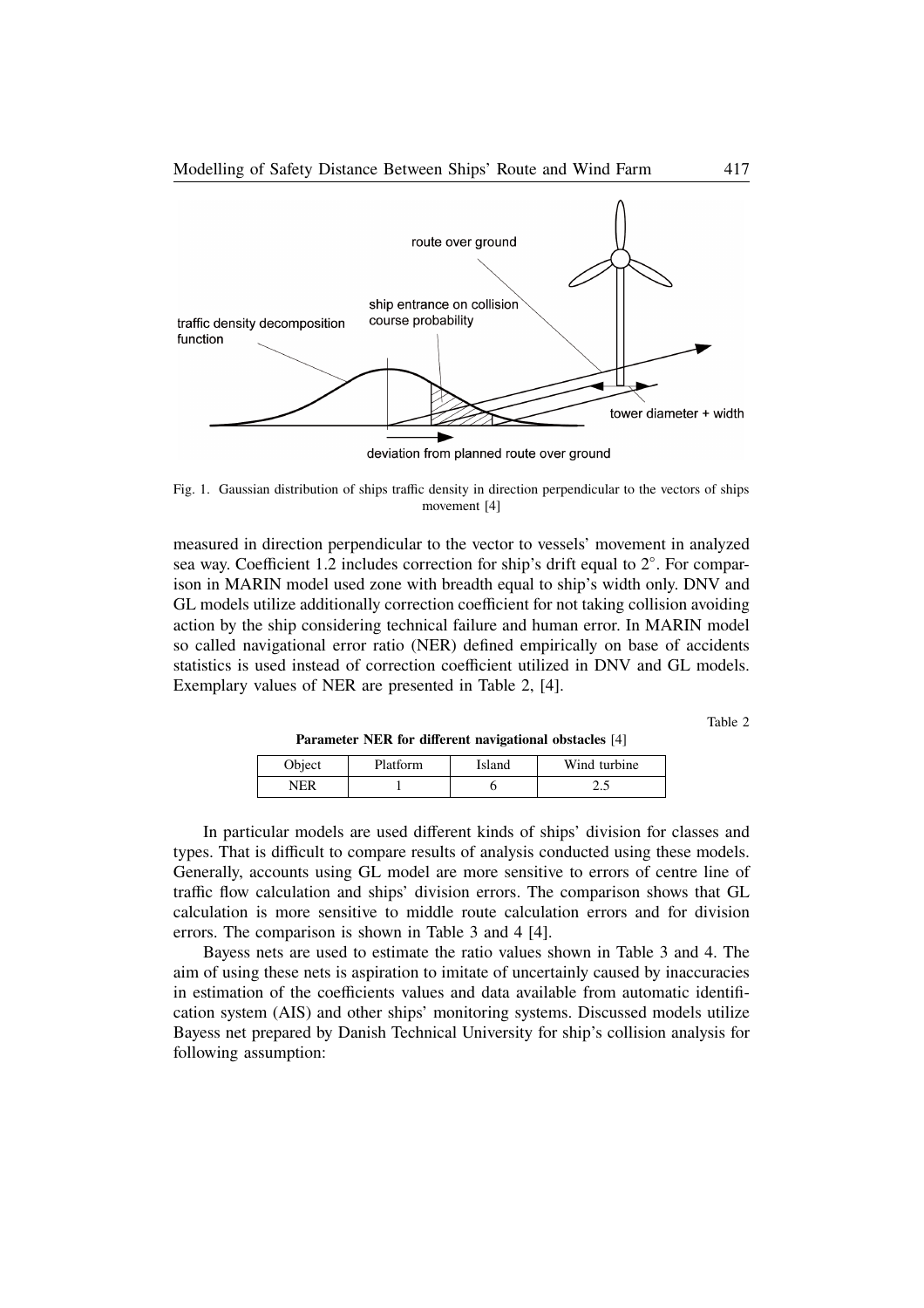Table 3

| Distance between centre line of sea<br>way and wind turbine [Nm]<br>Used model |                |          | Ratio to multiply by standard deviation |        |        |        |           |
|--------------------------------------------------------------------------------|----------------|----------|-----------------------------------------|--------|--------|--------|-----------|
|                                                                                | $0 \text{ Nm}$ | $0.5$ Nm | $1.0$ Nm                                | 1.00   | 0.75   | 0.5    | 0.25      |
| GL                                                                             | 0.148          | 0.0481   | 0.0137                                  | 0.1418 | 0.0542 | 0.0049 | $4.3E-08$ |
| <b>MARIN</b>                                                                   | 0.0060         | 0.0024   | 0.0009                                  | 0.0060 | 0.0040 | 0.0027 | 0.0019    |

**Probability of collision between ship and wind turbine** [4]

Table 4

| D            |                                                                  |          |          |                                         |       |       |         |
|--------------|------------------------------------------------------------------|----------|----------|-----------------------------------------|-------|-------|---------|
| Used model   | Distance between centre line of sea<br>way and wind turbine [Nm] |          |          | Ratio to multiply by standard deviation |       |       |         |
|              | $0 \text{ Nm}$                                                   | $0.5$ Nm | $1.0$ Nm | 00.1                                    | 0.75  | 0.5   | 0.25    |
| GL           | 1.0                                                              | 0.339    | 0.096    | 1.0                                     | 0.382 | 0.035 | 3.0E-07 |
| <b>MARIN</b> |                                                                  | 0.404    | 0.154    | 1.0                                     |       | 0.451 | 0.313   |

**Sensitivity ratio [4]**

- 1. (s)Ships' speed is equal to 7,7 m/s in good visibility (30000 m in daylight and 20000 m during night), and 3,85 m/s in visibilities restricted below 1852 m (1 Nm);
- 2. 95% of the ships' crewmembers and all officers onboard know that wind farm exists.

## **2.5. Modeling of collision between drifting not under command ship and wind farm**

The models used for analysis of collision between farm and drifting vessel not under common (comply with Colreg) are similar to described earlier models for ship under way.

There is assumed that wind and sea waves act in the same direction and on ship only. There aren't any hull resistances. Speed and drift direction are constant. Collision area is defined like the sum of ship length and wind turbine diameter. The described models differ from a few parameters and from accounting possibility dropping the anchor.

The models comparison is difficult due to different possibilities of ship's drift calculation.

GL and Marin models use different classifications of ship types and classes and that's why it is difficult to compare the analysis results achieved from these models. The GL model is more sensitive to specification of centre line of traffic and standard deviation value in direction perpendicular to the vectors of the ships movement.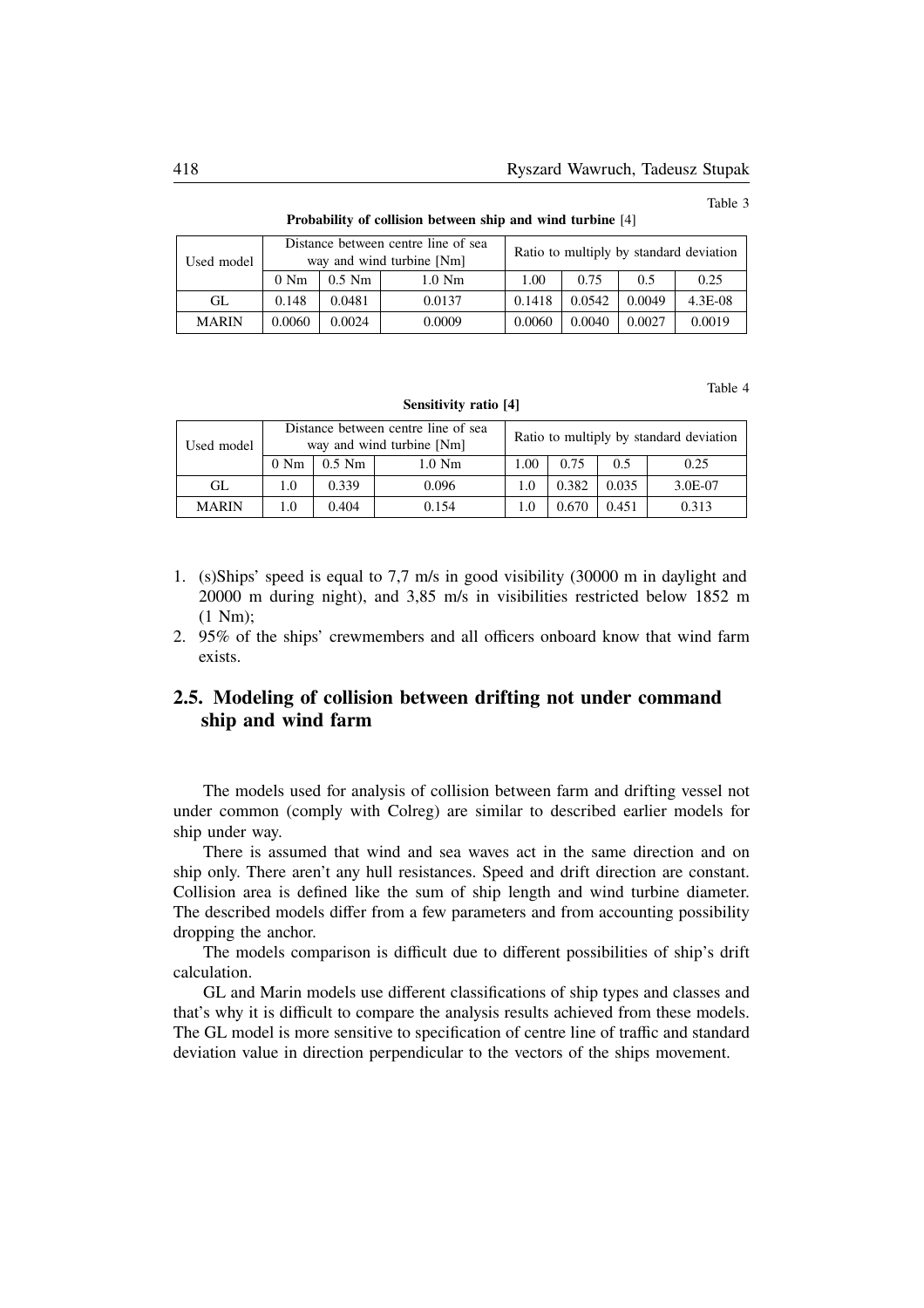## **3. Conclusions**

1. Models presented in this article used in other countries were designated for the North Sea and utilize similar formulas known from ship maneuvering theory.

2. The most important reasons of getting different values of safe distance between ship route and wind farm are different initial assumptions and different probabilities applied in particular models.

3. In the case of Polish waters statistical data from AIS monitoring system are available for many years and due to that quality models and statistic analyses can be used.

4. The biggest problem in estimation of collision probability is lack of sufficient information about number of ship crashes and human error.

#### **References**

- 1. Gunfleet Sands Wind Farm. Collision Risk Assessment. Report prepared by Safetec UK Ltd for Enron Wind Gunfleet Ltd. Main report, Doc. No.: 20-268-2550-1471 Rev 01, 2002.
- 2. Haugen S.: An overview over ship-platform collision risk modeling. In: Risk and Reliability in Marine Technology, Rotterdam, Brookfield, C. Guedes Soares, A.A. Balkema 1998.
- 3. Spouge J.: A Guide to Quantitative Risk Assessment for Offshore Installations. Publication 99/100, The Centre for Marine and Petroleum Technology (CMPT), 1999.
- 4. Reduction of Ship Collision Risks for Offshore Wind Farms. Collision Frequencies. Deliverable No. 6; Version 2.0, Germanischer Lloyd AG, Maritime Research Institute Netherlands MARIN, Technical University of Denmark (section Maritime Engineering), 2005.
- 5. Reduction of Ship Collision Risks for Offshore Wind Farms. State of the Art of Risk Models. Deliverable No. 5; Version 1, Germanischer Lloyd AG, Germanischer Lloyd Wind Energy GmbH, Maritime Research Institute Netherlands MARIN, 2006.
- 6. Van der Tak C.: Comparison of different collision frequency models. Seminar: Maritime Safety of Offshore Wind Farms, Wageningen, MARIN 2005.
- 7. Van der Tak C., Rudolph D.: Gutachten zur verkehrlichen Eignung von Seegebieten fur die Errich- ¨ tung von Windenergieparks in der Ostsee, Bericht Nr. 18761.620/4, Wageningen, MARIN 2003. MODELOWANIE BEZPIECZNEJ ODLEGŁOŚCI...3629
- 8. Christensen C.F.: Navigational Risk Assessment Rødsand 2 Wind Farm. Prepared for Dong Energy. Report No. 64402600- REP – 01, Revision No. 2, Oslo, Det Norske Veritas (DNV) 2007.
- 9. Richtlinie zur Erstellung von technischen Risikoanalysen fur Offshore-Windparks. Selbstverlag ¨ des Germanischer Lloyd, Hamburg, Germanischer Lloyd 2002.
- 10. Neuhaus S., Thrun H.: Technical Risk Analysis Offshore Wind Energy Park Thornton Bank, Report No. GL O-03-291 Rev. 1, Hamburg, Germanischer Lloyd 2003.
- 11. Otto S.: Offshore -Windpark Kriegers Flak. 2. Erganzung zur Risikoanalyse. Bericht Nr. ERD2004. ¨ 155, Version 1, Hamburg, Germanischer Lloyd 2004.
- 12. Otto S., Petersen U.: Offshore -Windpark Kriegers Flak. Technische Risikoanalyse. Bericht Nr. ERI 2003.54, Version 2, Hamburg, Germanischer Lloyd 2003.
- 13. Povel D., Otto S., Petersen U.: Offshore-Windpark Kriegers Flak. Erganzende Risikoanalyse ¨ Zusatzbetrachtungen, Risikomindernde Maßnahmen. Bericht Nr. ERD2004. 032, Version 1/2004, Hamburg, Germanischer Lloyd 2004.